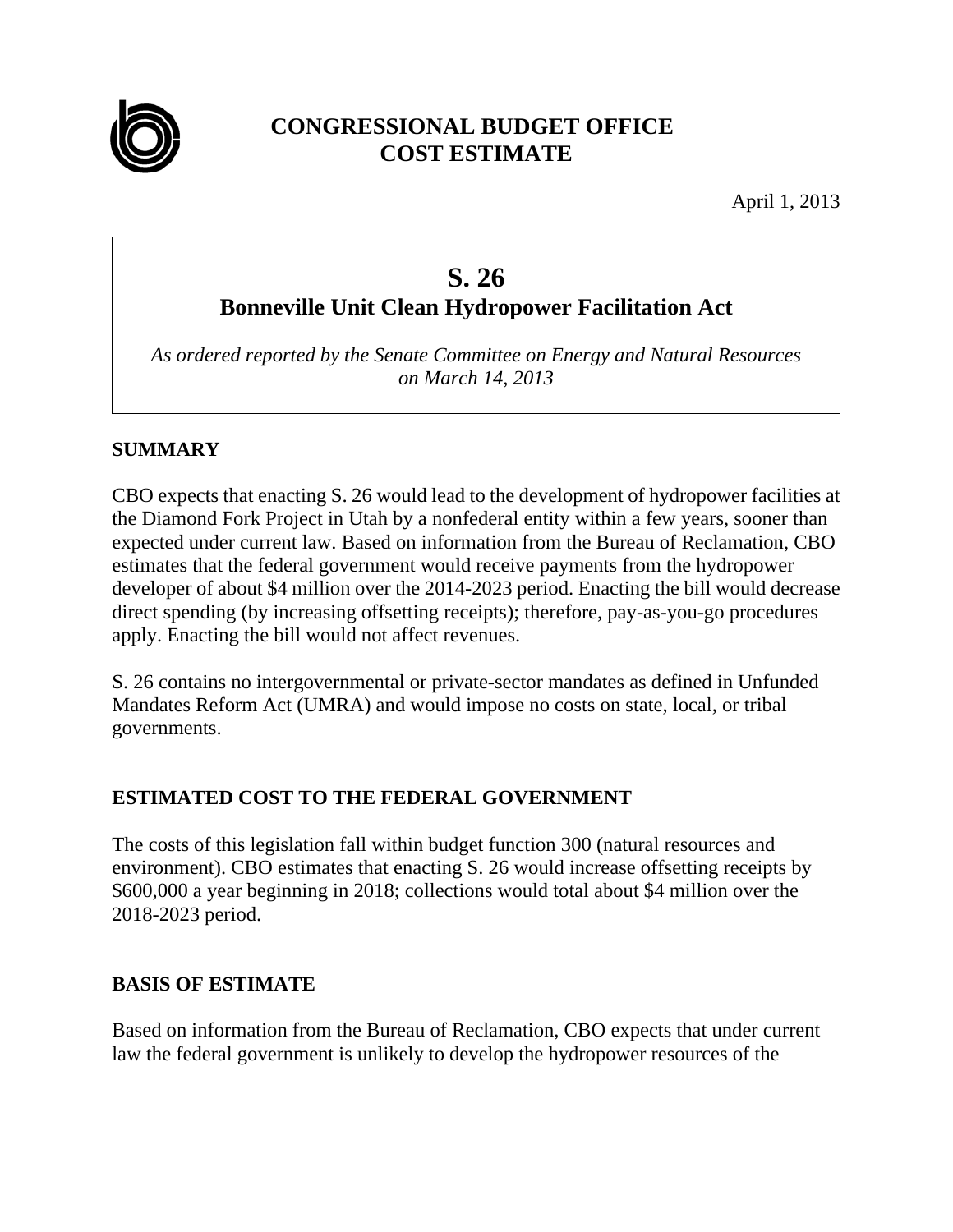Diamond Fork project for at least the next 10 years. Although there are no formal development proposals currently being considered by the bureau, two nonfederal entities—the Central Utah Water Conservancy District and the Strawberry Water Users' Association—have expressed interest in developing those resources.

Among the reasons that CBO expects the site will probably not be developed over the next 10 years under current law is a requirement that project sponsors pay the Treasury for a portion of the federal government's previous investments in the water project. According to the bureau, those payments would average about \$5 million annually, beginning after the hydroelectric facilities go into service and continuing through the life of the lease.

S. 26 would eliminate that requirement, and CBO expects that the bill would encourage nonfederal entities to pursue development of the hydropower resources at Diamond Fork. Assuming that S. 26 is enacted in 2013, we expect that the Bureau of Reclamation would receive a proposal to develop the hydroelectric resources within a year or two and that such a project could be completed by 2018. In that case, the government would collect annual fees from the project developer totaling about \$600,000 a year (adjusted for inflation) for the life of the project.

#### **PAY-AS-YOU-GO CONSIDERATIONS**

The Statutory Pay-As-You-Go Act of 2010 establishes budget-reporting and enforcement procedures for legislation affecting direct spending or revenues. S. 26 would increase offsetting receipts (a credit against direct spending) by about \$600,000 annually beginning in 2018. The budgetary changes that are subject to those pay-as-you-go procedures are shown in the following table.

|                                   | By Fiscal Year, in Millions of Dollars |                |                |                                             |                |      |      |           |      |      |      |      |                    |
|-----------------------------------|----------------------------------------|----------------|----------------|---------------------------------------------|----------------|------|------|-----------|------|------|------|------|--------------------|
|                                   | 2013                                   | 2014           | 2015           | 2016                                        | 2017           | 2018 | 2019 | 2020      | 2021 | 2022 | 2023 | 2018 | 2013-2013-<br>2023 |
|                                   |                                        |                |                | NET INCREASE OR DECREASE (-) IN THE DEFICIT |                |      |      |           |      |      |      |      |                    |
| Statutory Pay-As-You-Go<br>Impact | $\overline{0}$                         | $\overline{0}$ | $\overline{0}$ | $\mathbf{0}$                                | $\overline{0}$ | $-1$ |      | $-1$ $-1$ | $-1$ | $-1$ | $-1$ | $-1$ | $-4$               |

**CBO Estimate of Pay-As-You-Go Effects for S. 26 as ordered reported by the Senate Committee on Energy and Natural Resources on March 14, 2013**